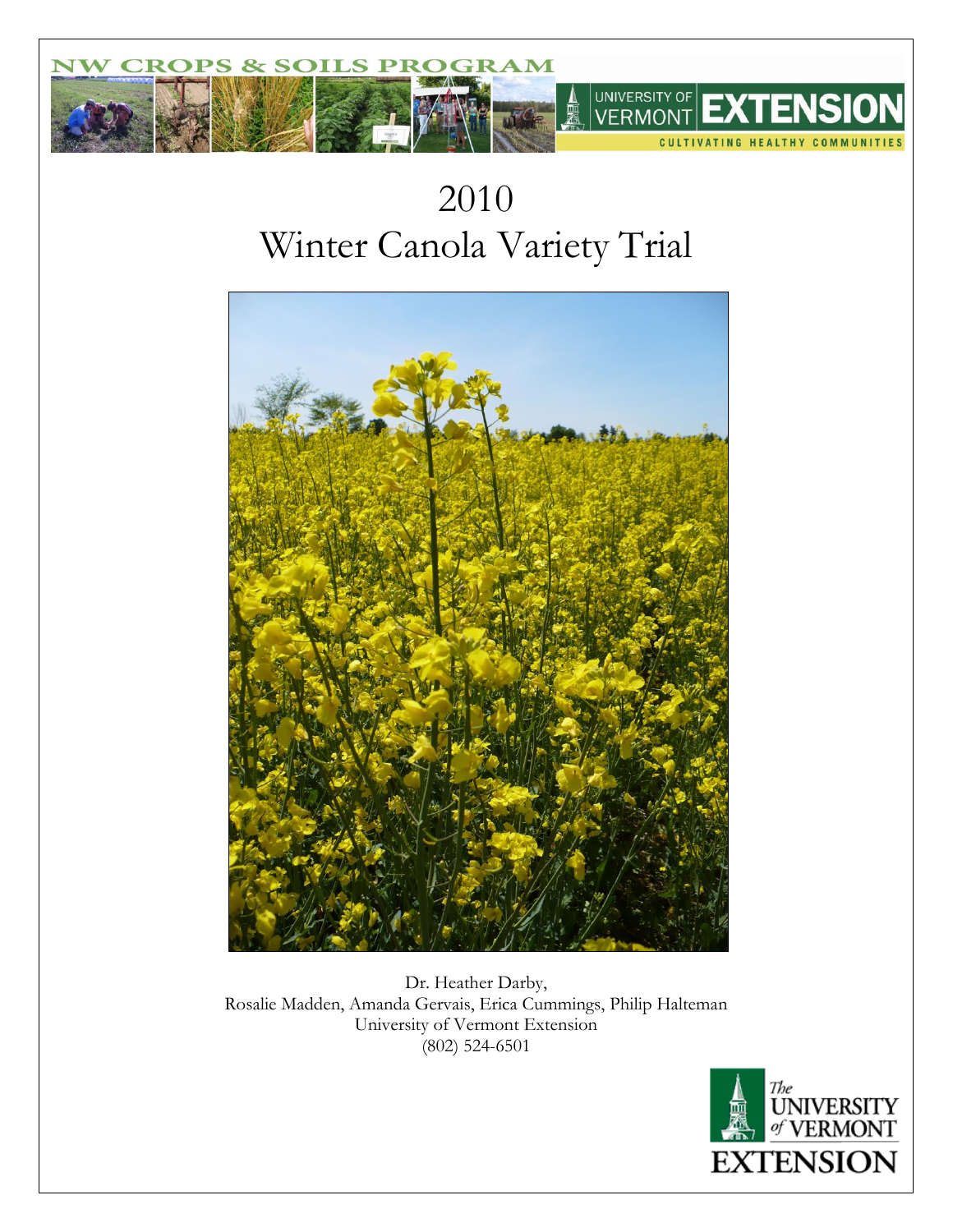#### 2010 Winter Canola Variety Trial Dr. Heather Darby, Univ. of Vermont Extension Heather.Darby@uvm.edu

In 2009, the University of Vermont Extension Northwest Crops and Soils Team initiated a winter canola variety trial in Alburgh, VT as a part of the 2009-2010 National Winter Canola Variety Trial. Growing winter canola holds many possible advantages for Vermont farms. Sown in early fall, winter canola can fit well into rotations following short-season grain crops, or short-season corn. Additionally, many farms are engaged in on-farm fuel production endeavors, and canola continues to be a high-yielding oilseed crop in areas where the growing season is relatively short. However, in order for on-farm fuel production to be feasible, farmers must be able to reliably produce a high yielding crop, which is dependent on good agronomic practices including variety selection. Replicated canola variety trials were conducted with an experimental design of randomized complete blocks with four replications. Fifteen varieties were evaluated for fall stand density, yield, and oil quantity.

## **WEATHER DATA**

The winter of 2009-2010 was one of the mildest winters on record in this region. In prior years, canola winter survival rates have been too low to allow for meaningful data collection. Table 1 shows temperature and precipitation data for the fall of 2009. After the canola was planted cooler and slightly wetter than normal temperatures were observed, while the early spring was much warmer and wetter than normal. Despite the mild winter, a persistent lack of snow cover may have accounted for some observed winter-kill. It should be noted that the winter canola varieties were planted in late August resulting in a robust and well-established plant being established prior to the winter months. We believe this factor combined with the mild winter may have led to improved winter survival rates in the canola.

| Tubic is remperature, precipitation, and Orowing Degree Days (ODD) data by month for modeling v re | September | October  | February | March | April | May     | June   | July   | August |
|----------------------------------------------------------------------------------------------------|-----------|----------|----------|-------|-------|---------|--------|--------|--------|
| South Hero (Alburgh)                                                                               | 2009      | 2009     | 2010     | 2010  | 2010  | 2010    | 2010   | 2010   | 2010   |
| Avg. Temperature $(F)$                                                                             | 57.7      | 44.1     | 26.2     | 37.8  | 49.3  | 59.6    | 66.0   | 74.1   | 70.4   |
| Departure from Normal                                                                              | $-2.7$    | $-4.7$   | 5.9      | 7     | 5.8   | 3.0     | 0.2    | 3.0    | 1.4    |
|                                                                                                    |           |          |          |       |       |         |        |        |        |
| Precipitation (inches)                                                                             | 4.01      | 5.18     | 1.85     | 2.79  | 2.76  | 0.92    | 4.61   | 4.30   | 5.48   |
| Departure from Normal                                                                              | 0.55      | 0.79     | 0.44     | 0.73  | 0.25  | $-2.01$ | 1.40   | 0.89   | 1.63   |
|                                                                                                    |           |          |          |       |       |         |        |        |        |
| GDD (base 41)                                                                                      | 507.5     | 178.5    | 0.0      | 87.0  | 276.0 | 556.5   | 748.5  | 993.0  | 883.5  |
| Departure from Normal                                                                              | $-74.5$   | $-63.3$  | 0.0      | 87.0  | 100.5 | 72.9    | 4.5    | 60.5   | 15.5   |
|                                                                                                    |           |          |          |       |       |         |        |        |        |
| GDD (base 32)                                                                                      | 771.0     | 395.5    | 3.1      | 229.4 | 520.5 | 854.1   | 1018.5 | 1305.1 | 1192.0 |
| Departure from Normal                                                                              | $-81.0$   | $-125.3$ | 3.1      | 113.3 | 175.5 | 91.5    | 4.5    | 94.6   | 45.0   |

#### **Table 1. Temperature, precipitation, and Growing Degree Days (GDD) data by month for Alburgh, VT.**

## **METHODS**

Fifteen winter canola varieties were evaluated in collaboration with the 2009-2010 National Winter Canola Variety Trial, managed by Kansas State University. The plots were planted with a Kincaid cone seeder at a rate of 6 lbs. per acre on August 28, 2009. The seed was treated with Herculex, a common inplant insecticide. The previous crop was wheat, and the seedbed was plowed and disked. Plots were 3' x 20'. The soil was a silt loam. Stand density was measured on September 23, 2009 based on a visual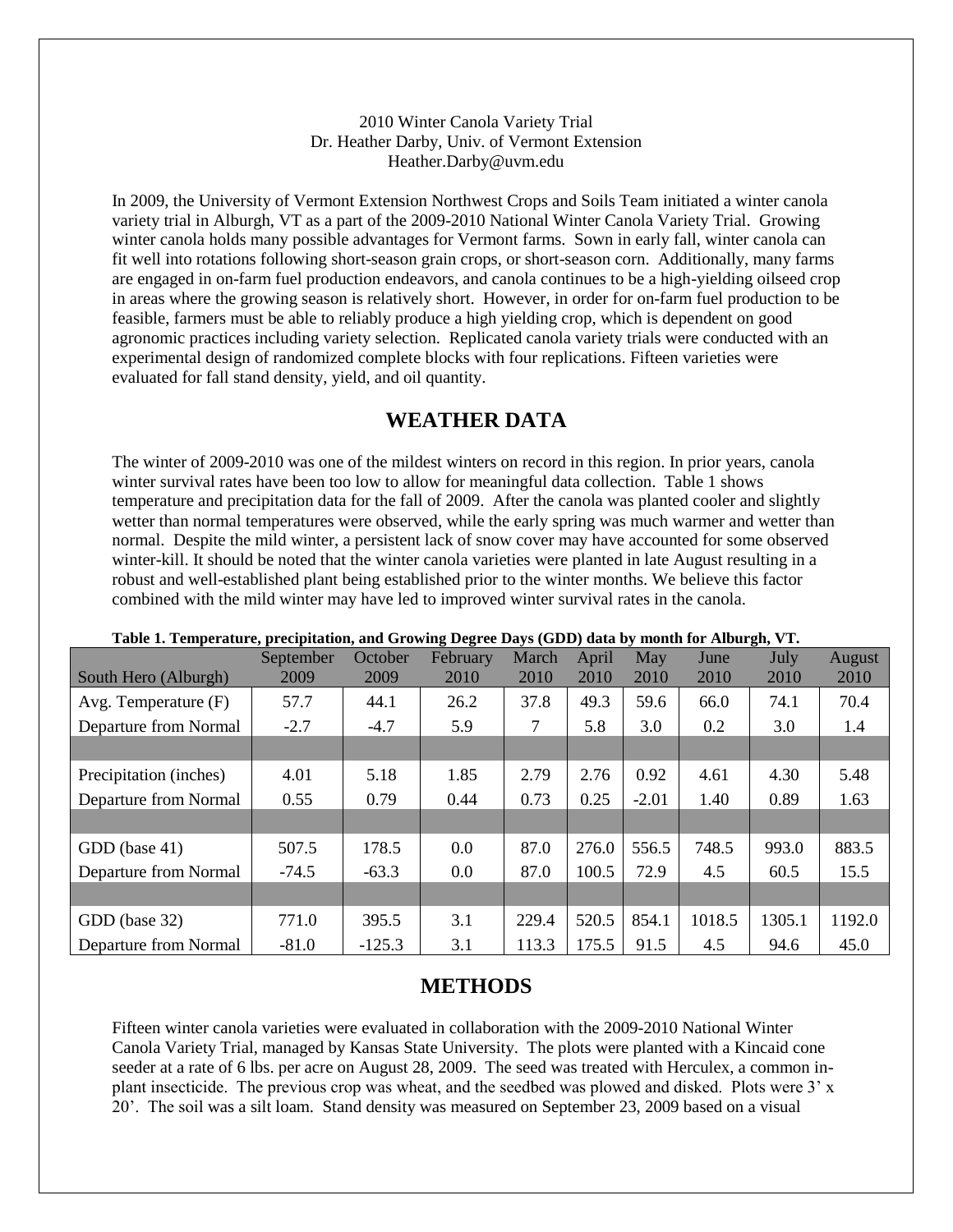rating with a  $0 - 10$  scale, where 10 represents excellent stand density, and 0 represents no stand. In the spring, we measured winter survival percentage, and noted the date when 75% of each variety was in bloom. Plots were harvested on July 15, 2010 with an Almaco SP50 plot combine. At harvest moisture and seed yields were determined. Seeds were then pressed with a Kern Kraft Oil Press KK40, and the amount of oil and meal were measured. All data was analyzed using a mixed model analysis where replicates were considered random effects. The LSD procedure was used to separate treatment means when the F-test was significant  $(P< 0.10)$ .

| Location                  | Alburgh, VT            |  |  |  |
|---------------------------|------------------------|--|--|--|
|                           | <b>Borderview Farm</b> |  |  |  |
| Soil type                 | Silt loam              |  |  |  |
| Previous crop             | Wheat                  |  |  |  |
| Plot size (ft.)           | 3x20                   |  |  |  |
| <b>Seeding rate</b>       | 6 lbs/acre             |  |  |  |
| <b>Replicates</b>         |                        |  |  |  |
| <b>Planting date</b>      | $8-28-09$              |  |  |  |
| <b>Harvest date</b>       | $7 - 15 - 10$          |  |  |  |
| <b>Tillage operations</b> | Fall Plow, Disk Harrow |  |  |  |

**Table 2. Trial information for the winter canola variety trial**

### **RESULTS AND DISCUSSION**

Stand density estimates were taken three weeks after planting. Baldur had the best fall stand density with an average rating of 8.23, and was statistically similar to KS 4475 and Visby. The variety KS 4426 had the poorest stand (Fig. 1, Table 3). Winter survival was similar across most varieties, with the exception of the varieties Virginia, Kronos, and Sitro, and averaged 87% across the whole trial (Table 3).



**Figure 1. Winter canola variety trial fall stand density by variety, three weeks after planting.**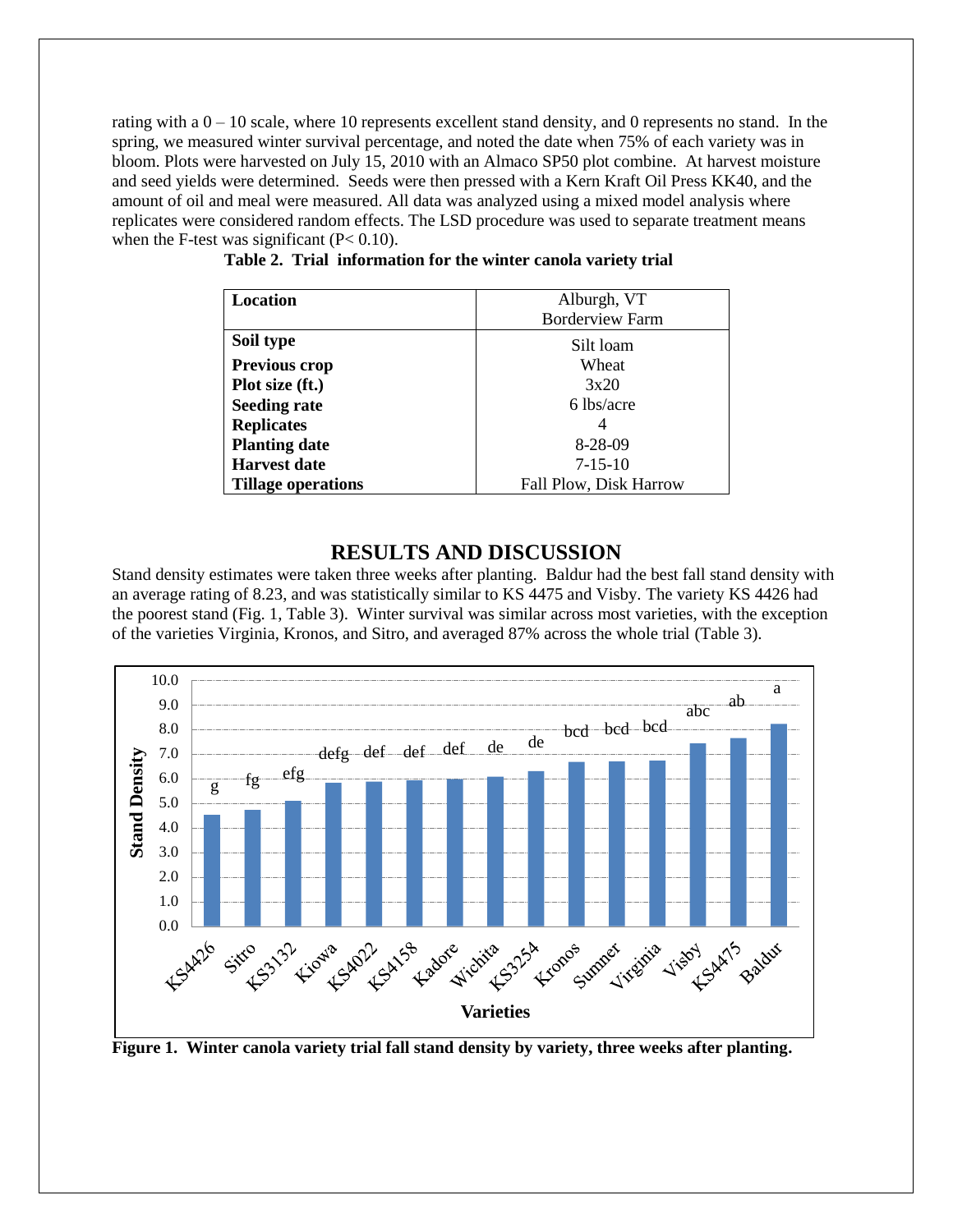The variety KS 4158, a Kansas State University experimental line, has the highest seed and oil yield. Sitro, Baldur, Witchita, and Kansas State experimental lines KS4022 and KS4426 did not yield significantly different than KS4158.



**Figure 2. Seed and oil yields of 15 winter canola varieties.**

| <b>Variety</b>    | <b>Stand</b> | Winter          | <b>Harvest</b> | <b>Yield</b> |           | Oil           | Oil yield |           | <b>Meal yield</b> |
|-------------------|--------------|-----------------|----------------|--------------|-----------|---------------|-----------|-----------|-------------------|
|                   | density      | <b>Survival</b> | moisture       |              |           |               |           |           |                   |
|                   |              | $\frac{0}{0}$   | $\frac{0}{0}$  | lbs/ac       | bu/ac     | $\frac{0}{0}$ | lbs/ac    | gal/ac    | lbs/ac            |
|                   |              |                 |                |              |           |               |           |           |                   |
| Baldur            | $8.23*$      | 92              | 11.2           | 3474*        | 69        | 23.5          | 726       | 95.0      | 2535              |
| KS3132            | 5.10         | 92              | 9.8            | 2717         | 54        | $27.8*$       | 688       | 90.0      | 1803              |
| KS3254            | 6.30         | 85              | 9.8            | 2658         | 53        | $26.1*$       | 609       | 79.8      | 1765              |
| KS4022            | 5.88         | 81              | 9.8            | 3108*        | 62        | $25.4*$       | 732       | 96.0      | 2108              |
| <b>KS4158</b>     | 5.93         | 87              | 10.0           | 4029*        | 81        | 23.0          | 831       | 108.8     | 2792              |
| KS4426            | 4.53         | 85              | 10.4           | 3388*        | 68        | $24.2*$       | 740       | 96.8      | 2368              |
| KS4475            | $7.65*$      | 89              | 10.7           | 3014         | 60        | $27.3*$       | 758       | 99.3      | 1983              |
| Kadore            | 5.98         | 91              | 9.0            | 3070         | 61        | 27.8*         | 798       | 104.5     | 2093              |
| Kiowa             | 5.83         | 88              | 10.5           | 3057         | 61        | $24.5*$       | 698       | 91.8      | 2148              |
| <b>Kronos</b>     | 6.68         | 85              | 10.9           | 2886         | 58        | 16.3          | 401       | 52.5      | 2132              |
| Sitro             | 4.73         | 79              | 11.0           | 3522*        | 70        | 22.2          | 668       | 87.5      | 2460              |
| Sumner            | 6.70         | 93              | 11.8           | 2933         | 59        | $29.6*$       | 811       | 106.3     | 1928              |
| Virginia          | 6.73         | 84              | 10.5           | 3016         | 60        | 23.2          | 615       | 80.5      | 2125              |
| Visby             | $7.43*$      | 87              | 12.8           | 2775         | 55        | $26.1*$       | 642       | 84.3      | 1943              |
| Wichita           | 6.08         | 86              | 10.0           | 3405*        | 68        | $28.5*$       | 829       | 108.3     | 2143              |
| LSD(0.10)         | 1.30         | <b>NS</b>       | <b>NS</b>      | 948          | <b>NS</b> | 5.7           | <b>NS</b> | <b>NS</b> | <b>NS</b>         |
| <b>Trial Mean</b> | 6.25         | 87              | 10.6           | 3137         | 63        | 25.0          | 703       | 92.1      | 2155              |

|  |  |  | Table 3. Winter canola variety trial general results. |
|--|--|--|-------------------------------------------------------|
|--|--|--|-------------------------------------------------------|

\* Treatments that did not perform significantly lower than the top performing treatment in a particular column are indicated with an asterisk.

NS – Treatments were not significantly different from one another.